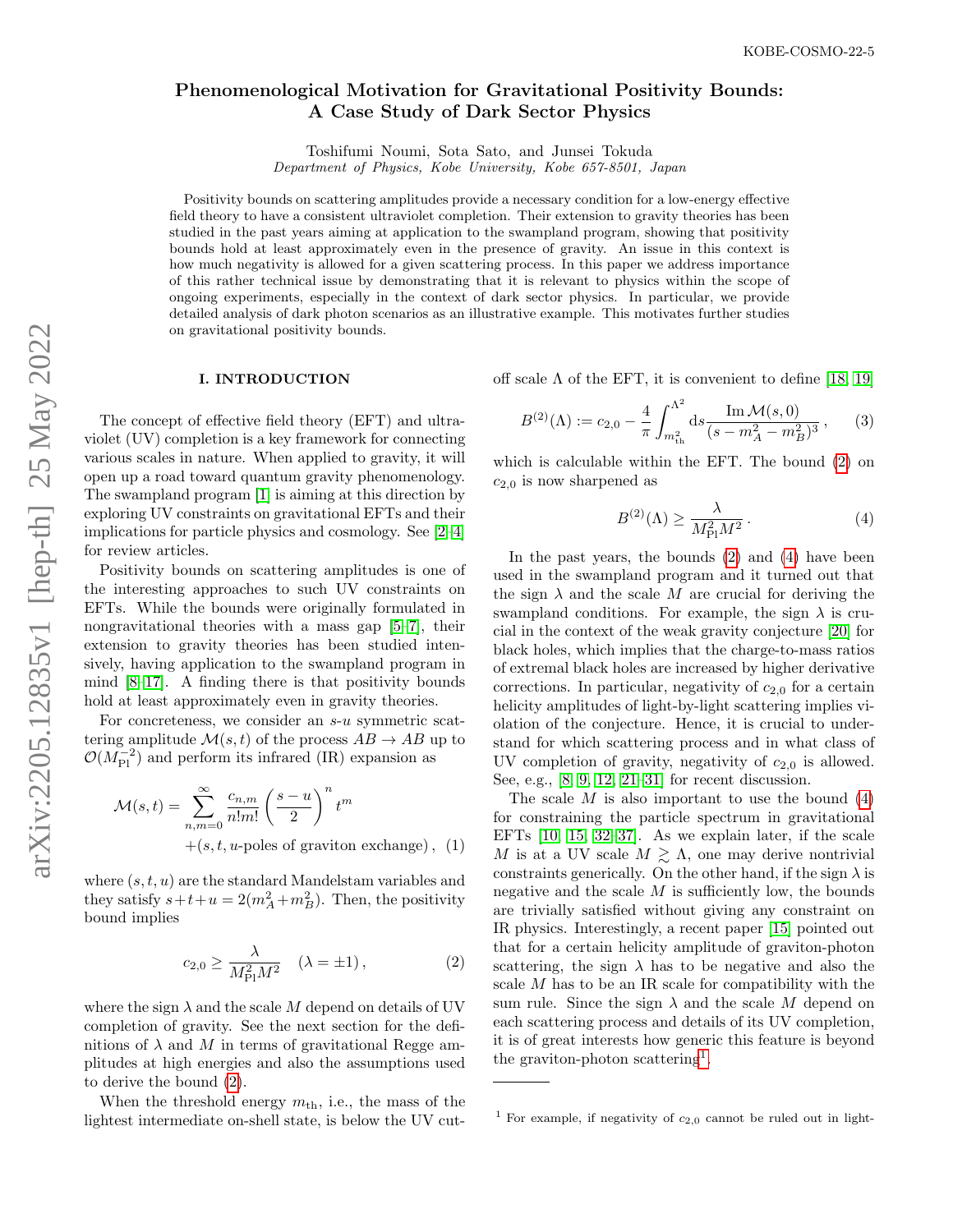In this paper we address importance of this rather technical issue by demonstrating that it is relevant to physics within the scope of ongoing experiments, especially in the context of dark sector physics. In particular, we study dark photon scenarios as an illustrative example.

#### II. GRAVITATIONAL POSITIVITY BOUNDS

We begin by a brief review of positivity bounds in the presence of gravity. A set of sufficient conditions for deriving the bounds [\(2\)](#page-0-0) and [\(4\)](#page-0-1) are the following:

- (i) Unitarity: The imaginary part of  $\mathcal M$  is nonnegative, Im  $\mathcal{M}(s \ge m_{\rm th}^2, 0) \ge 0$ .
- (ii) Analyticity:  $M$  is analytic on the physical sheet of the complex s-plane except for poles and discontinuities on the real axis demanded by unitarity.
- (iii) Mild behavior in the Regge limit: The high-energy behavior of  $\mathcal{M}(s,t)$  is sufficiently mild to satisfy  $\lim_{|s| \to \infty} |\mathcal{M}(s, t < 0)/s^2| = 0.$
- (iv) Regge behavior: The  $s^2$  bound (iii) is satisfied as a consequence of Reggeization by an infinite tower of higher-spin states.

The properties (i)-(iii) are satisfied in the standard UV complete theory with a mass gap. Also, they are satisfied by construction in perturbative string theory (which emerged in the S-matrix theory context). Even though it is nontrivial if these properties should hold in general gravity theories<sup>[2](#page-1-0)</sup>, we assume that  $(i)$ - $(iii)$  hold for a small negative  $t < 0$  up to  $\mathcal{O}(M_{\rm Pl}^{-2})$ . By contrast, the property (iv) is naturally derived from the properties (i)-(iii) in the process with massless spin-2 exchange. For our purpose, it is convenient to parameterize the imaginary part of the Regge amplitude up to  $\mathcal{O}(M_{\rm Pl}^{-2})$  as

Im 
$$
\mathcal{M}(s,t) \simeq f(t) \left( s/M_*^2 \right)^{\alpha(t)} + \cdots \left( s \ge M_*^2 \right).
$$
 (5)

Here  $M_*$  is the Reggeization scale, which is well above the mass scale of the higher-spin states, e.g., the string scale  $M_s$  in perturbative string theory. Also, we suppressed terms irrelevant to Reggeization of graviton exchange.

Now the twice-subtracted dispersion relation for  $t < 0$ reads

$$
c_{2,0} + \mathcal{O}(t) = \frac{2}{M_{\text{Pl}}^2 t} + \frac{4}{\pi} \int_{M_*^2}^{\infty} ds \frac{f(t) (s/M_*^2)^{\alpha(t)}}{(s+t/2 - m_A^2 - m_B^2)^3} + \frac{4}{\pi} \int_{m_{\text{th}}^2}^{M_*^2} ds \frac{\text{Im } \mathcal{M}(s,t)}{(s+t/2 - m_A^2 - m_B^2)^3}, \quad (6)
$$

where the singular graviton  $1/t$ -pole must be canceled with the second term on the right-hand side (RHS). The cancellation fixes the value of  $f(0)$ . Also, evaluating the  $\mathcal{O}(t^0)$  term gives [\[11\]](#page-5-19)

$$
B^{(2)}(\Lambda) = \frac{4}{\pi} \int_{\Lambda^2}^{M_*^2} ds \frac{\text{Im} \mathcal{M}(s,0)}{(s - m_A^2 - m_B^2)^3} + \frac{\lambda}{M_{\text{Pl}}^2 M^2} \tag{7}
$$

with  $\lambda (= \pm 1)$  and  $M (> 0)$  defined by

<span id="page-1-2"></span>
$$
\frac{\lambda}{M^2} = -\left[\frac{2f'(0)}{f(0)} - \frac{\alpha''(0)}{\alpha'(0)}\right].
$$
 (8)

Then, Im  $\mathcal{M}(s, 0) \geq 0$  implies the bounds [\(2\)](#page-0-0) and [\(4\)](#page-0-1).

#### III. GENERAL CONSIDERATION

We discuss general implications of the bound [\(4\)](#page-0-1) for the dark sector physics. For earlier discussions along this line of considerations, see, e.g., [\[15,](#page-5-15) [33\]](#page-5-20). Let us consider the following model in which the Standard Model Lagrangian  $\mathcal{L}_{\text{SM}}$  and the Lagrangian of the dark sector  $\mathcal{L}_{\text{DS}}$ are included in addition to the Einstein-Hilbert term:

<span id="page-1-3"></span>
$$
\mathcal{L} = \frac{M_{\rm Pl}^2}{2} R + \mathcal{L}_{\rm SM}[A_b, \cdots] + \mathcal{L}_{\rm DS}[X, \cdots].
$$
 (9)

Here,  $A_b$  and X represent an ordinary photon and a hidden particle in the dark sector, respectively. We define  $\mathcal{L}_{\text{DS}}$  such that direct interactions between the dark sector and the Standard Model, if exist, are included in  $\mathcal{L}_{DS}$ . We assume that the matter sector described by  $\mathcal{L}_{\text{SM}} + \mathcal{L}_{\text{DS}}$  is renormalizable and neglect nonrenormal-izable terms for simplicity<sup>[3](#page-1-1)</sup>. We then discuss the im-plication of [\(4\)](#page-0-1) for the scattering amplitude  $\mathcal{M}(s,t)$  of the process  $\gamma X \to \gamma X$ . We will later consider the case  $X = \gamma'$ , the dark photon as an illustrative example.

We decompose diagrams up to  $\mathcal{O}(M_{\rm Pl}^{-2})$  into two parts: the nongravitational diagrams in which gravitons are absent and those with a graviton exchange. We refer to the contributions from the former diagrams and the latter diagrams as  $B_{\text{non-grav}}^{(2)}(\Lambda)$  and  $B_{\text{grav}}^{(2)}(\Lambda)$ , respectively. Because the matter sector itself is renormalizable, the

by-light scattering eventually, this provides a counterexample for the black hole weak gravity conjecture. So far, there is no known counterexample in string theory, so this issue would tell us if the conjecture is specific in string theory or more generic in quantum gravity.

<span id="page-1-0"></span><sup>2</sup> See, e.g., [\[38\]](#page-5-18) for recent discussion on high-energy behavior of gravitational scattering.

<span id="page-1-1"></span><sup>3</sup> Nonrenormalizable terms suppressed by the cutoff scale Λ would give  $\mathcal{O}(\Lambda^{-4})$  contributions to  $B^{(2)}(\Lambda)$ . This does not change the main point in this section.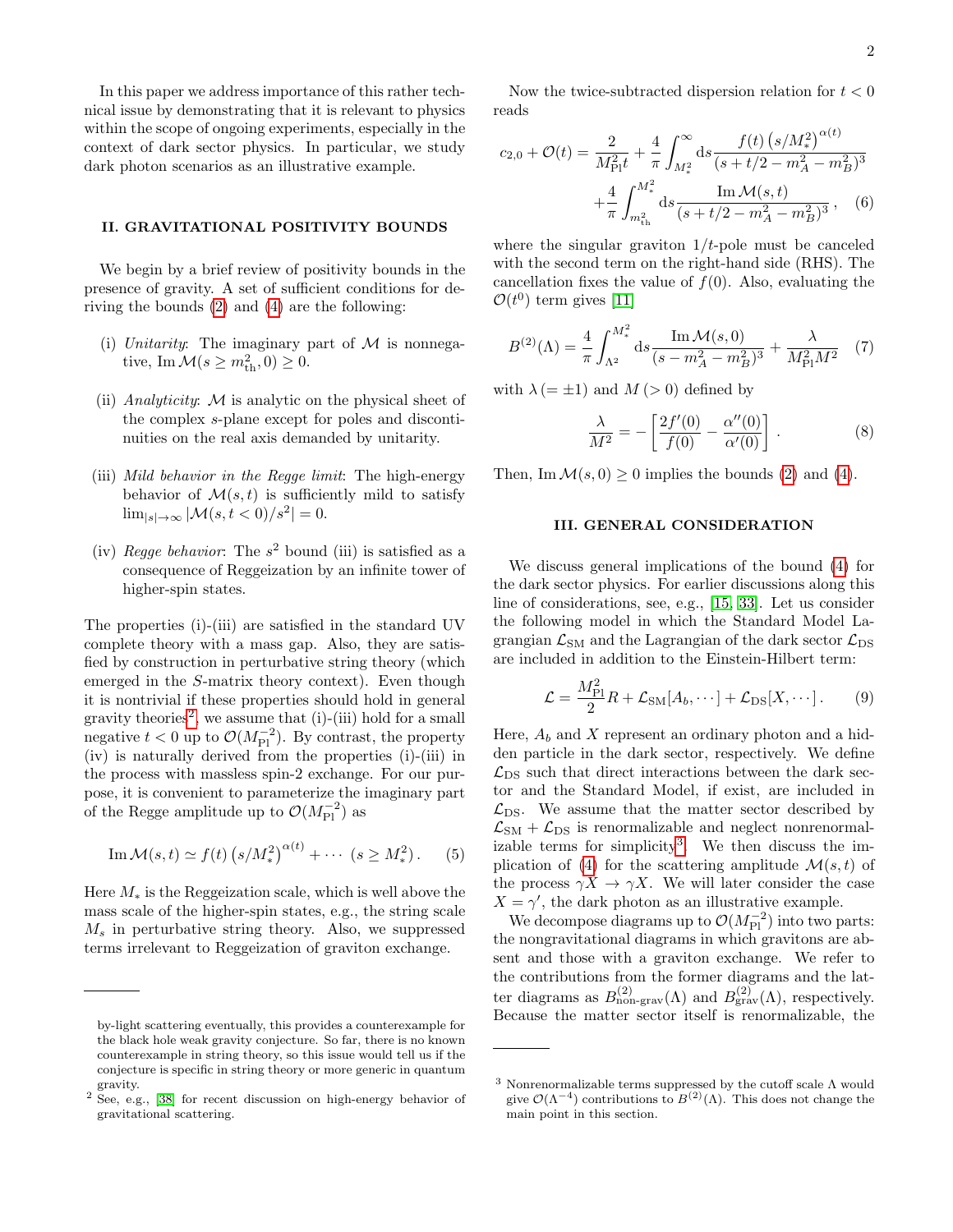nongravitational amplitude  $\mathcal{M}_{\text{non-grav}}$  satisfies the twicesubtracted dispersion relation, leading to

<span id="page-2-3"></span>
$$
B_{\text{non-grav}}^{(2)}(\Lambda) = \frac{4}{\pi} \int_{\Lambda^2}^{\infty} ds \, \frac{\text{Im}\,\mathcal{M}_{\text{non-grav}}(s,0)}{(s-m_X^2)^3} \,,\qquad(10)
$$

where  $m_X$  is the mass of the particle X.

By contrast, the GR amplitude does not satisfy the twice-subtracted dispersion relation because of the nonrenormalizable nature of GR. A t-channel diagram shown in FIG. [1](#page-2-0) gives rise to the  $\Lambda$ -independent  $B_{\text{grav}}^{(2)}(\Lambda) \supset$  $-\mathcal{O}(e^2M_{\rm Pl}^{-2}m_e^{-2})$  while the corresponding s, u-channel diagrams give terms on the order of  $e^2 M_{\rm Pl}^{-2} \Lambda^{-2}$ . Then,  $B_{\text{grav}}^{(2)}(\Lambda)$  is given by a negative constant in a good approximation at  $\Lambda \gg m_e$ :<sup>[4](#page-2-1)</sup>

$$
B_{\text{grav}}^{(2)}(\Lambda) = -\mathcal{O}\left(\frac{e^2}{M_{\text{Pl}}^2 m_e^2}\right). \tag{11}
$$

As a result, the bound [\(4\)](#page-0-1) reads

<span id="page-2-2"></span>
$$
B_{\text{non-grav}}^{(2)}(\Lambda) \ge \mathcal{O}\left(e^2 M_{\text{Pl}}^{-2} m_e^{-2}\right) - \lambda M_{\text{Pl}}^{-2} M^{-2} \,. \tag{12}
$$

The RHS depends on the unknown scale  $M$  given in  $(8)$ : a priori even the sign of the RHS is undetermined. Implications of  $(12)$  crucially depend on the value of M. If M is given by an IR scale as  $M \lesssim m_e/e$ , the RHS of [\(12\)](#page-2-2) may become negative. In this case, the bound [\(12\)](#page-2-2) is satisfied in any renormalizable unitary matter theories coupled to gravity because of the condition  $B_{\text{non-grav}}^{(2)}(\Lambda) > 0$ , which follows from the formula [\(10\)](#page-2-3).

If  $M$  is given by the scale of UV physics such as the mass of higher-spin states and satisfies the condition  $M \gg m_e/e$ , we can then ignore the second term on the RHS of [\(12\)](#page-2-2), leading to

<span id="page-2-4"></span>
$$
B_{\text{non-grav}}^{(2)}(\Lambda) \ge -B_{\text{grav}}^{(2)}(\Lambda) = \mathcal{O}\left(\frac{e^2}{M_{\text{Pl}}^2 m_e^2}\right). (13)
$$

This gives a nontrivial bound on the EFT even though the matter sector is renormalizable. In particular, this implies an upper bound on  $\Lambda$  in terms of parameters in the model such as coupling constants, because  $B_{\text{non-grav}}^{(2)}(\Lambda \to \infty) \to 0$  as explicitly seen from Eq. [\(10\)](#page-2-3).

Using the formula [\(10\)](#page-2-3) and the relation Im  $\mathcal{M}(s, 0) \simeq$  $s\sigma_{\gamma X}(s)$  at  $s \gg m_X^2$ , [\(13\)](#page-2-4) becomes<sup>[5](#page-2-5)</sup>

<span id="page-2-6"></span>
$$
\frac{4}{\pi} \int_{\Lambda^2}^{\infty} ds \, \frac{\sigma_{\gamma \cdot X}(s)}{s^2} \ge -B_{\text{grav}}^{(2)} = \mathcal{O}\left(\frac{e^2}{M_{\text{Pl}}^2 m_e^2}\right). \tag{14}
$$



<span id="page-2-0"></span>FIG. 1. The diagram which gives the leading negative contribution to  $B_{\rm grav}^{(2)}(\Lambda)$ .

Here  $\sigma_{\gamma X}(s)$  is a total cross section of the  $\gamma$ -X scattering There  $\sigma_{\gamma}$ - $\chi$ (s) is a total cross section of the  $\gamma$ - $\chi$  scattering<br>at the center-of-mass energy  $\sqrt{s}$ . Therefore, the bound  $(13)$  implies that a particle X in the dark sector must couple to photon to satisfy the lower bound [\(14\)](#page-2-6) on  $\sigma_{\gamma}$ -X at high energies  $s \geq \Lambda^2$ , meaning that the dark sector cannot be too dark.<sup>[6](#page-2-7)</sup> This is reminiscent of typical dark sector scenarios in extra dimensions, where decoupling of the two sectors is realized by taking a large volume limit and so it cannot be achieved as long as the volume is finite to make the four dimensional Planck mass  $M_{\rm Pl}$  finite. In the next section, we study implications of  $(13)-(14)$  $(13)-(14)$  $(13)-(14)$  more concretely for dark photon models.

#### IV. DARK PHOTONS

The dark photon is the gauge boson  $A_a^{\mu}$  of an extra  $U(1)$  symmetry in the dark sector to which we refer as  $U(1)_{\rm d}$  [\[39\]](#page-5-21) (see [\[40\]](#page-5-22) for a review). The kinetic mixing of  $A_a$  and the ordinary photon  $A_b$  is renormalizable, so that there is no reason to exclude it. Indeed, it appears naturally if there exist heavy fields which are charged under both of the electromagnetic  $U(1)$  and the hidden  $U(1)<sub>d</sub>$ . Also,  $A<sub>a</sub>$  is massive in general. We then consider the massive dark photon model described by [\(9\)](#page-1-3) with

$$
\mathcal{L}_{\rm DS} = -\frac{1}{4} (F_{a,\mu\nu})^2 - \frac{1}{2} m_{A'}^2 (A_{a,\mu})^2 - \frac{\epsilon}{2} F_{a,\mu\nu} F_b^{\mu\nu} + \mathcal{L}_{\rm hm} \,, \tag{16}
$$

where  $\mathcal{L}_{hm}$  denotes Lagrangian of matters in the dark sector. The kinetic terms are diagonalized in terms of new fields  $(A, A')$  which are defined by

<span id="page-2-8"></span>
$$
\begin{pmatrix} A_a \\ A_b \end{pmatrix} = \begin{pmatrix} 1/\sqrt{1 - \epsilon^2} & 0 \\ -\epsilon/\sqrt{1 - \epsilon^2} & 1 \end{pmatrix} \begin{pmatrix} A' \\ A \end{pmatrix} . \tag{17}
$$

$$
\sigma_{\gamma \cdot X}(\Lambda^2) \gtrsim \mathcal{O}\left(\frac{e^2 \Lambda^2}{M_{\text{Pl}}^2 m_e^2}\right). \tag{15}
$$

<span id="page-2-1"></span> $4$  Strictly speaking, loop corrections to the  $XXh$ -vertex could also contribute to  $B_{\text{grav}}^{(2)}$ . The values of such contributions depend on the details of  $\mathcal{L}_{\text{DS}}$ , the dark sector model. However, as long as  $X$  is a stable particle, the sign of such contributions would be negative as far as we know. Hence, adding such terms will not change the essence of the discussion.

<span id="page-2-5"></span><sup>5</sup> We can also derive nontrivial bounds on processes with external Higgs bosons, if  $M$  is at a UV scale. See [\[10,](#page-5-14) [37\]](#page-5-17) for discussions of gravitational positivity bounds on scalar scatterings.

<span id="page-2-7"></span><sup>6</sup> In the standard renormalizable theories, the cross section is consistent with the Froissart-Martin bound. The integral in [\(14\)](#page-2-6) may be then dominated by its lower end. Assuming this, [\(14\)](#page-2-6) implies a lower bound on  $\sigma_{\gamma}$ -<sub>X</sub>( $\Lambda$ <sup>2</sup>) as

This could also be useful for understanding the implication of the bound [\(13\)](#page-2-4) for given models in terms of the total cross section.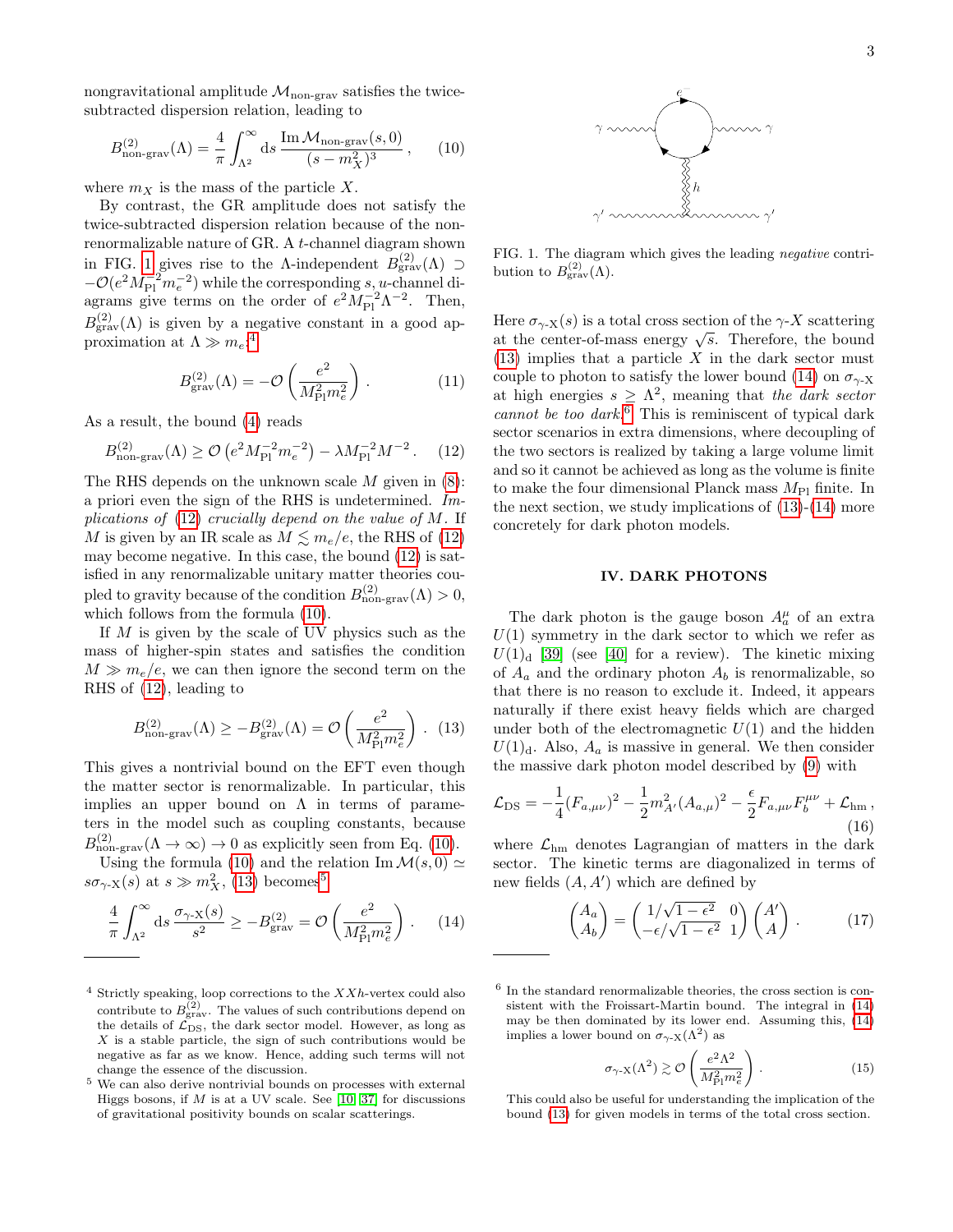The rotation [\(17\)](#page-2-8) generates tiny couplings between  $A'$  and the Standard Model: they are included in  $\mathcal{L}_{\text{SM}}|_{A_b \to A - (\epsilon/\sqrt{1-\epsilon^2})A'}$ . By contrast, couplings between A and hidden matters are not induced by this rotation. Below, we call  $A$  and  $A'$  photon and the dark photon, respectively, and analyze the photon-dark photon scattering  $\gamma \gamma' \rightarrow \gamma \gamma'$ .

The amplitude depends on the helicity configurations in general. For the process with transversely polarized dark photon, we consider

$$
\mathcal{M}_T(s,t) := \frac{1}{4} \left[ \mathcal{M} (1^+ 2^+ 3^+ 4^+) + \mathcal{M} (1^+ 2^- 3^+ 4^-) + \mathcal{M} (1^- 2^- 3^- 4^-) + \mathcal{M} (1^- 2^+ 3^- 4^+) \right],
$$

where 1 and 2  $(3 \text{ and } 4)$  are the ingoing (outgoing) photon and dark photon, respectively, and the superscript  $\pm$  denotes the helicity. For the process with longitudinal modes, we consider

$$
\mathcal{M}_L(s,t) := \frac{1}{2} \left[ \mathcal{M} (1^+ 2^L 3^+ 4^L) + \mathcal{M} (1^- 2^L 3^- 4^L) \right] ,
$$

where L means the longitudinal polarization. For these amplitudes, the crossing symmetry implies the  $s \leftrightarrow u$ permutation invariance.

Below, we refer to  $(B_{\text{non-grav}}^{(2)}, B_{\text{grav}}^{(2)})$  for  $\mathcal{M}_T$  and  $\mathcal{M}_L$ as  $(B_{\text{T},\text{non-grav}}^{(2)}, B_{\text{T},\text{grav}}^{(2)})$  and  $(B_{\text{L},\text{non-grav}}^{(2)}, B_{\text{L},\text{grav}}^{(2)})$ , respectively.

## A simplest model

To begin with, we consider the simplest model with  $\mathcal{L}_{hm} = 0$ . In this case, the process  $\gamma \gamma' \rightarrow \gamma \gamma'$  is mediated only by the Standard Model particles. For simplicity, we neglect the QCD sector for a while. Since new particles coupled to photon below 1 TeV have not been found, we choose  $\Lambda > 1$  TeV.

The form of interactions between  $A'$  and the Standard Model particles are the same as those for A except that the coupling strength is suppressed by a factor cept that the coupling strength is suppressed by a factor  $\epsilon/\sqrt{1-\epsilon^2} \simeq \epsilon$ . As a result, the calculations of  $\mathcal{M}_T$  and  $\mathcal{M}_L$  are similar to those of the amplitude of the lightby-light scattering which has been done in [\[36\]](#page-5-23). As it is the case for the light-by-light scattering, in our case, the dominant contributions to  $B_{\text{non-grav}}^{(2)}(\Lambda)$  at  $\Lambda \geq 1 \text{TeV}$  are given by the W-boson loop whereas the dominant term in  $B_{\text{grav}}^{(2)}$  arises from the electron, the lightest charged particle in the Standard Model. The results are,

$$
B_{\text{T,non-grav}}^{(2)}(\Lambda) \simeq \frac{32\alpha^2 \epsilon^2}{m_W^2 \Lambda^2}, \quad B_{\text{L,non-grav}}^{(2)}(\Lambda) \simeq \frac{8\alpha^2 \epsilon^2 m_{A'}^2}{\Lambda^2 m_W^4},
$$
  

$$
B_{\text{T,grav}}^{(2)}(\Lambda) \simeq B_{\text{L,grav}}^{(2)}(\Lambda) \simeq -\frac{11\alpha}{180\pi m_e^2 M_{\text{Pl}}^2},
$$
(18)

where  $\alpha \simeq 1/137$  denotes the fine-structure constant. Then, [\(13\)](#page-2-4) implies a lower bound on  $\epsilon$ : from  $\mathcal{M}_T$  we



<span id="page-3-2"></span>FIG. 2. The upper bounds [\(19\)](#page-3-0) and [\(20\)](#page-3-1) for  $\Lambda = 1$  TeV are plotted in the  $(m_{A}, \epsilon)$ -plane by the black dotted line and the white line, respectively. We find that there is no parameter space compatible with experiments and the bound [\(20\)](#page-3-1). The figure is made based on the data given in [\[41,](#page-5-24) [42\]](#page-5-25).

obtain

<span id="page-3-0"></span>
$$
\epsilon \ge \sqrt{\frac{11}{5760\pi\alpha}} \frac{m_W \Lambda}{m_e M_{\text{Pl}}} \simeq 1.9 \times 10^{-12} \times \left(\frac{\Lambda}{1 \,\text{TeV}}\right) , \tag{19}
$$

while we obtain a stronger constraint from  $\mathcal{M}_L$  as

<span id="page-3-1"></span>
$$
\epsilon \ge \sqrt{\frac{11}{1440\pi\alpha}} \frac{m_W^2 \Lambda}{m_{A'} m_e M_{\text{Pl}}} \n\simeq 3.0 \times 10^{-3} \times \left(\frac{\Lambda}{1 \,\text{TeV}}\right) \left(\frac{1 \,\text{keV}}{m_{A'}}\right) .
$$
\n(20)

These bounds [\(19\)](#page-3-0) and [\(20\)](#page-3-1) are plotted in FIG. [2.](#page-3-2) The bound [\(20\)](#page-3-1) also shows the existence of a lower bound on  $m_{A'}$  for given  $\epsilon$  and  $\Lambda$  (this bound applies to massive dark photons only, so massless dark photons are free from this constraint). The origin of the lower bound on  $m_{A'}$  is the suppression factor  $(m_{A'}/m_W)^2$  contained in  $B_{\text{L,non-grav}}^{(2)}$ . This factor appears because longitudinal modes of dark photons are decoupled from W-bosons in the limit  $m_{A'} \rightarrow$ 0.

We have neglected QCD contributions so far. Since the QCD scale is lower than the electroweak scale, it may give relevant contributions to  $B_{\text{non-grav}}^{(2)}$ . Indeed, QCD effects, particularly the Pomeron exchange, provide the leading contribution to  $B_{\text{non-grav}}^{(2)}$  in the Standard Model analysis of [\[36\]](#page-5-23). If we extend the analysis to transversely polarized dark photons simply by multiplying the factor  $\epsilon$  to the coupling between photon and Pomeron, the bound [\(19\)](#page-3-0) is slightly relaxed as  $\epsilon \gtrsim 10^{-13}$  for  $\Lambda \sim 1$  TeV.

It would be interesting to investigate how much the bound [\(20\)](#page-3-1) is relaxed when QCD is taken into account. In general, the QCD contributions to  $\mathcal{M}_L$  will be suppressed by the dark photon mass  $m_{A'}$  at least as long the mass is the Stückelberg mass. We thus expect that the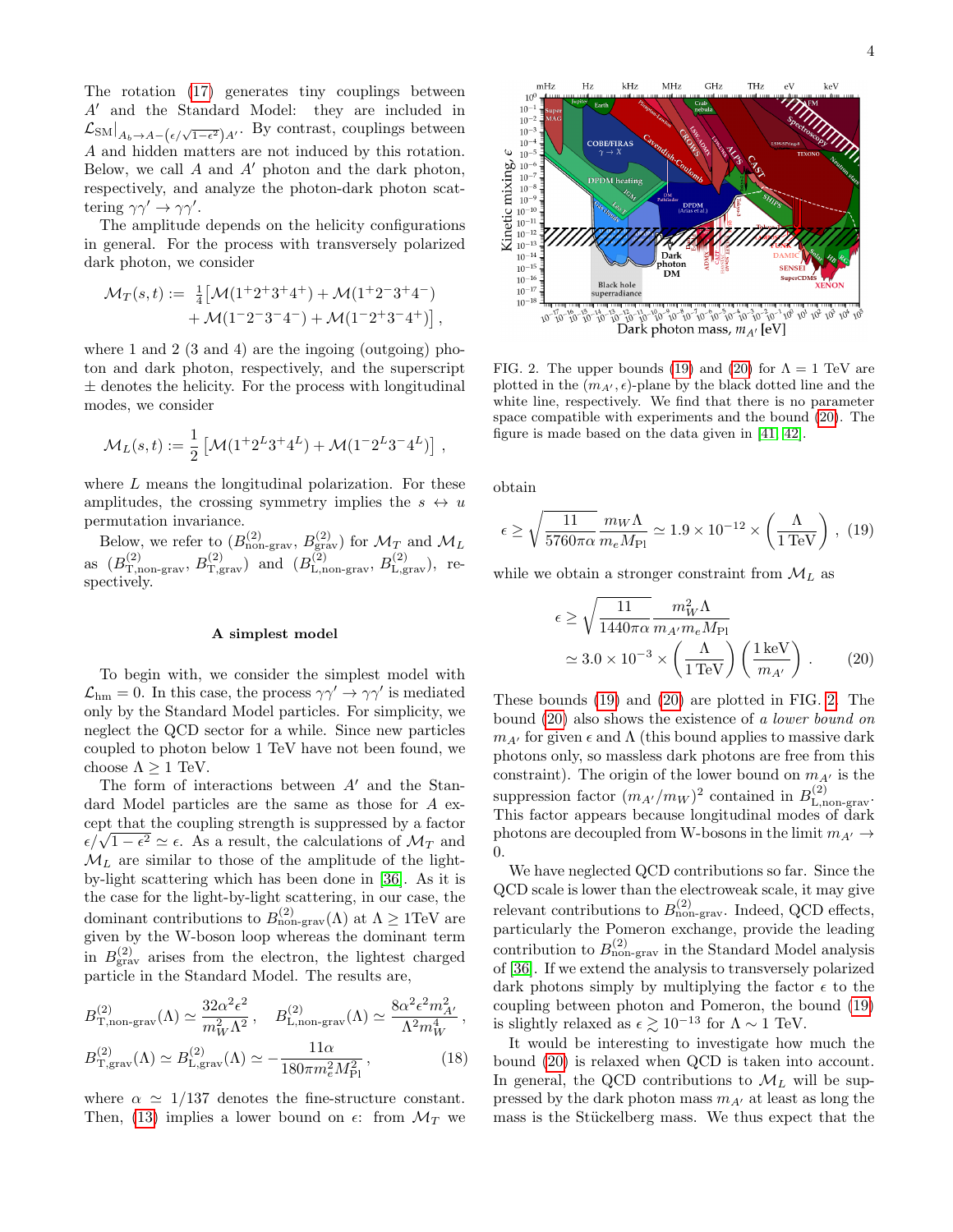existence of a lower bound on  $m_{A'}$  like [\(20\)](#page-3-1) is a robust result, leaving further studies for future work.

### UV completion with bi-charged particles

Are models with a tiny  $\epsilon$  inconsistent with the bound [\(13\)](#page-2-4)? This is not necessarily the case. We generically expect the existence of bi-charged particles which generate the kinetic mixing via loops. If such particles are light enough, implications of the bound [\(13\)](#page-2-4) change. To see this, let us set  $\epsilon = 0$  and instead add to the model two bi-charged vector bosons  $(V_1^{\mu}, V_2^{\mu})$  with the same charges  $(q_{em}, q_{em})$  under  $U(1)_{em}$  but the opposite charges  $(q_d, -q_d)$  under  $U(1)_d$ . We choose  $q_{em} = q_d = 1$  and write the  $U(1)<sub>d</sub>$  gauge coupling as  $e'$  below. We assume that their masses  $m_{V_1}$  and  $m_{V_2}$  are approximately identical:  $m_V := m_{V_1} \simeq m_{V_2}$ . With this choice, these particles generate a tiny kinetic mixing suppressed by a factor  $|m_{V_1}^2 - m_{V_2}^2|/m_V^2 \ll 1$  so that the model can be consistent with the current observations. Since bi-charged particles are coupled to photon with coupling strength e, they must be sufficiently heavy to be consistent with experiments: we then impose  $m_V \gtrsim 1 \text{TeV} \gg m_e$ .

In this model,  $B_{\textrm{T,nongrav}}^{(2)}(\Lambda)$  and  $B_{\textrm{L,nongrav}}^{(2)}(\Lambda)$  at  $\Lambda \gg$  $m_V$  are evaluated up to one-loop level as

$$
B_{\text{T},\text{non-grav}}^{(2)}(\Lambda) \simeq \frac{4e^2e'^2}{\pi^2m_V^2\Lambda^2},\tag{21}
$$

$$
B_{\text{L,non-grav}}^{(2)}(\Lambda) \simeq \frac{e^2 e'^2 m_{A'}^2}{\pi^2 m_V^4 \Lambda^2} \,. \tag{22}
$$

Bi-charged particles also contribute to  $B_{\rm grav}^{(2)}$ , but it is negligible compared to the electron contribution as long as  $m_V \gg m_e$  and  $e' \lesssim 1$ . The bound [\(13\)](#page-2-4) is <sup>[7](#page-4-0)</sup>

<span id="page-4-1"></span>
$$
\Lambda \le 24 \sqrt{\frac{5}{11}} \frac{m_e}{m_V} e^{\prime} M_{\text{Pl}}
$$
  

$$
\approx 2.0 \times 10^{13} \text{ GeV} \times e^{\prime} \left(\frac{1 \text{ TeV}}{m_V}\right)
$$
 (23)

for  $\mathcal{M}_T$ , while for  $\mathcal{M}_L$  it reads

<span id="page-4-2"></span>
$$
\Lambda \le 12 \sqrt{\frac{5}{11}} \frac{m_e m_{A'}}{m_V^2} e' M_{\text{Pl}}
$$
  

$$
\approx 10 \text{ TeV} \times e' \left(\frac{m_{A'}}{1 \text{ keV}}\right) \left(\frac{1 \text{ TeV}}{m_V}\right)^2.
$$
 (24)

Eq. [\(23\)](#page-4-1) shows that, by adding sufficiently light bicharged spin-one particles appropriately, we can make massless dark photon models with a tiny kinetic mixing  $\epsilon$  consistent with [\(13\)](#page-2-4) even for large cutoff  $\Lambda \gg 1 \text{ TeV}$ . When the dark photon is massive  $m_{A'} > 0$ , the scattering of longitudinal modes gives a stronger constraint [\(24\)](#page-4-2). The constraint implies  $m_{A'} \gtrsim e'$  keV because of the condition  $\Lambda, m_V \gtrsim 1$  TeV. As discussed below [\(20\)](#page-3-1), this is due to the suppression of couplings between longitudinal modes and matters at small  $m_{A'}$ .

We conclude that *dark photon cannot be too light*, at least in models we discussed. It would be interesting to explore models that accommodate a very light dark photon without violating the bound [\(13\)](#page-2-4), leaving it for future work.

### V. CONCLUSION

In this paper we addressed importance of determining the sign  $\lambda$  and the scale M in the gravitational positiv-ity bound [\(4\)](#page-0-1). If  $\lambda$  is negative and M is as small as the electron mass scale, the bound is trivially satisfied. By contrast, when  $M$  is sufficiently large, the bound gives a nontrivial constraint on IR physics even if the sign  $\lambda$ is negative. This gives a general bound [\(14\)](#page-2-6) on the total cross section of the photon-dark particle scattering, which implies that the dark sector cannot be too dark.

We also provided more detailed analysis of dark photon scenarios. A general finding is that the scattering of longitudinal modes of dark photons gives a stronger constraint than that of transverse modes. In particular, dark photons cannot be too light. It would be interesting to explore its possible connection to the swampland argument on photon masses [\[43\]](#page-5-26). Besides, we observed that kinetic mixing with massive dark photons favors UV completion by bi-charged vector bosons whose masses are bounded by [\(24\)](#page-4-2), which is reminiscent of gauge unification.

We stress that the bounds obtained under the assumption  $M \gg m_e/e$  are within the scope of ongoing dark photon searches. Therefore, a rather technical issue about the scale  $M$  is important not only theoretically, but also from the phenomenological perspective. This motivates further studies on gravitational positivity bounds in four dimensional spacetime, especially about in which scattering processes the scale  $M$  is at IR/UV.

Acknowledgments. We would like to thank Yoshihiko Abe, Katsuki Aoki, Kimihiro Nomura, Ryo Saito, Satoshi Shirai and Masahito Yamazaki for useful discussion. T.N. is supported in part by JSPS KAKENHI Grant No. 20H01902 and No. 22H01220, and MEXT KAKENHI Grant No. 21H00075, No. 21H05184 and No. 21H05462. S.S. is supported in part by JST SPRING Grant No. JP-MJFS2126. J.T. is supported in part by JSPS KAKENHI Grant No. 20J00912 and No. 21K13922.

<span id="page-4-0"></span><sup>7</sup> Note that, even if we add bi-charged particles with spin smaller than one, the bound will not be relaxed comparing with [\(19\)](#page-3-0) because its contributions to  $B_{\text{T,non-grav}}^{(2)}$  and  $B_{\text{L,non-grav}}^{(2)}$  are proportional to  $\Lambda^{-4}$  and  $m_{A'}^2 \Lambda^{-6}$ , respectively.